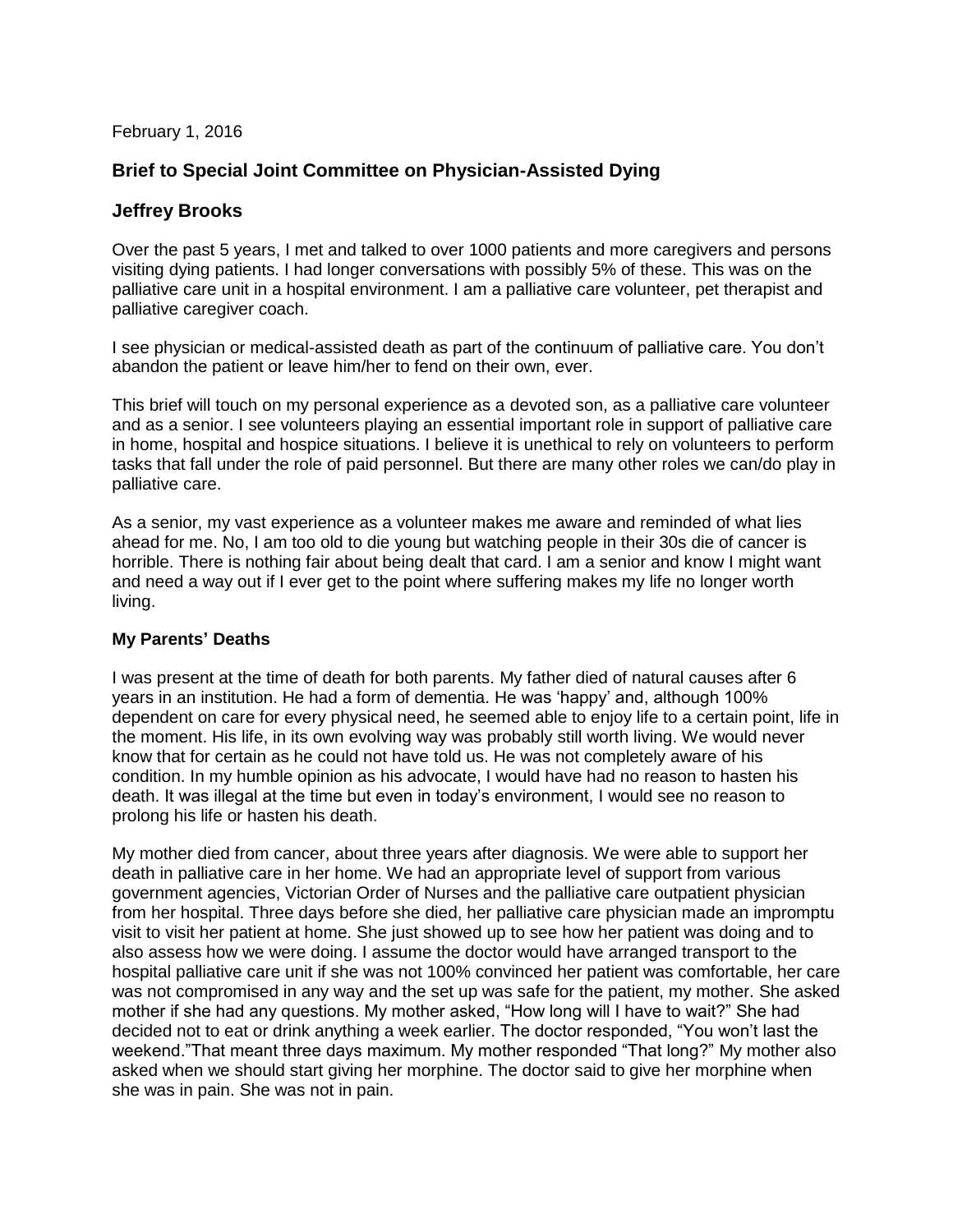So my mother was ready to 'go' and the thought of waiting three days was, for her, cruel. That was 2001. Of course, I did not offer to hasten her death. All I could do, all we could do was to be there for her, to wait and watch. It was cruel on the family too. Today, it is 2016 and physicianassisted dying should be law in the coming months, I would probably mention this as a possible option to my mother if the subject came up.

I was touched by those experiences. I was profoundly affected and decided, 10 years later, to be trained as a palliative care volunteer. I have been doing this ever since.

### **Televised Proceedings: Special Joint Committee on Physician-Assisted Dying as of FEB 1, 2016.**

I do admit I am addicted to watching these hearings. They are for the most part so interesting.

When I listen to the presentations of some groups, it all seems so clear, almost simple. What's left to discuss? Examples of this are the BC Civil Liberties Association and Dying with Dignity Canada.

Other presenters too often mention how the subject is so complex, very complex. Their presentations are hard to follow, not clear. It seems they don't have a clear vision as to what is needed to meet the needs and wishes of patients and The Carter Decision. The presentation of the Canadian Cancer Society and the Alzheimer Society of Canada are examples of organizations that did make presentations but did not have a clear position on how our society would or should deliver physician-assisted dying. Their presentations left your committee wondering. It was bizarre to watch. They showed up but had nothing to offer.

## **My Position on End-of-Life care including Physician-Assisted Dying**

"Everything should be made as simple as possible, but no simpler" is attributed to Einstein.

As mentioned, I was present for the death of both parents. I met more than 1000 patients who died, on average, two weeks after I met them. I was a caregiver coach.

Based on my experience, I suggest it can be simple.

I support the notion that no physician should be forced against his beliefs or conscience to administer physician-assisted dying. That is his/her right. But in those cases, I support the position of BCCLA that recommends such physicians immediately, without waiting, make their refusal known to their professional organization, the institution administration or some other body. This would not amount to a referral which might be against the conscience of the physician (or other health care provider) but would assure timely, unencumbered access for the patient requesting physician-assisted dying.

Palliative care is already a right of every citizen of Quebec. It should/must be a right of every Canadian.

Most patients would prefer to die at home. We are told dying at home is far less costly than dying in an acute care hospital or hospice or dying in the palliative care unit of an acute care hospital.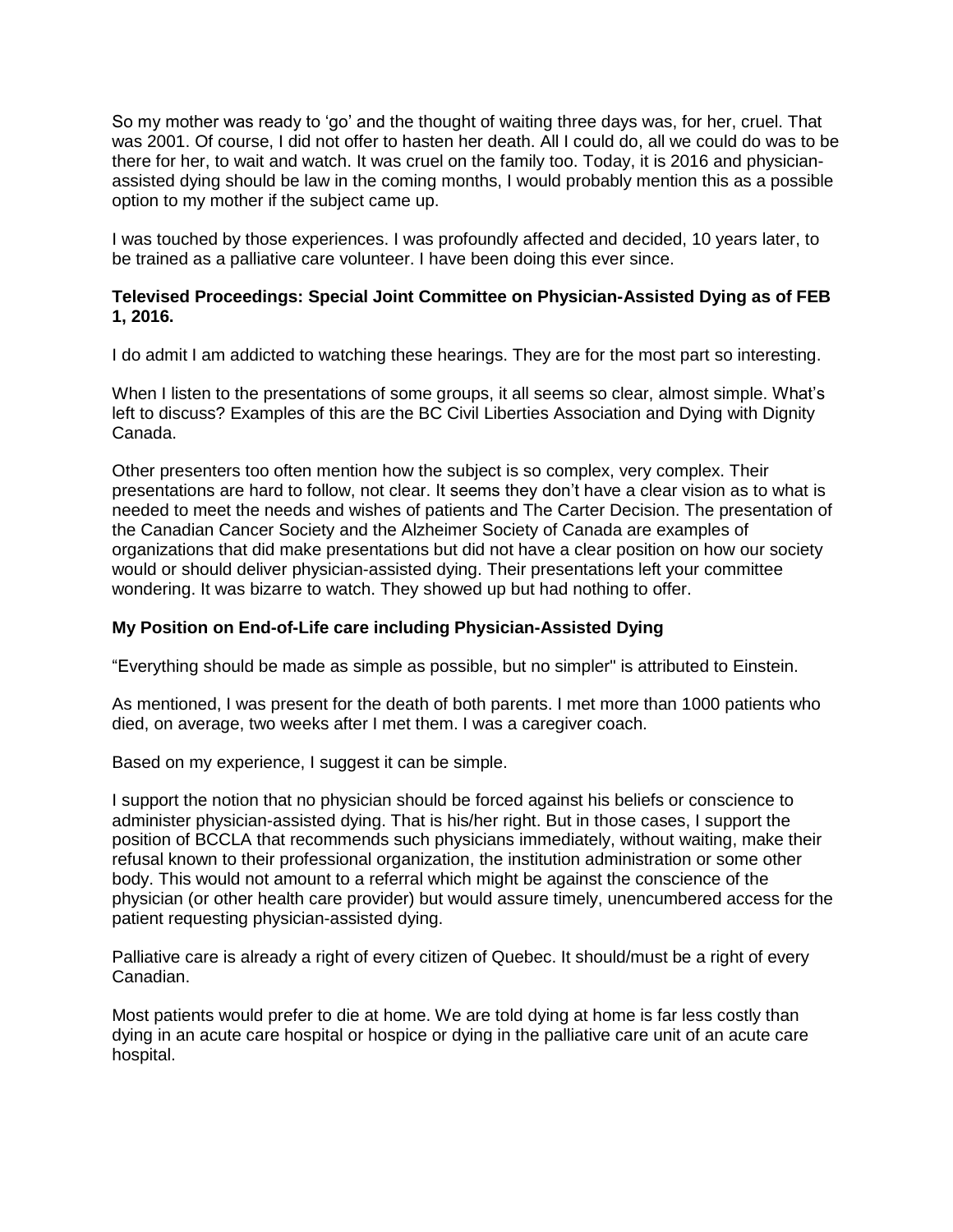Moreover, palliative care in a hospital is defined as being for patients who will die within two weeks of admission on average. That means that even with palliative care in a hospital someone needs to care for the palliative patient for the whole period between, "There is nothing more we can do for you" and final admission to hospice or a palliative care unit.

I suspect when presenters are talking about palliative care they are referring to hospice, hospital palliative care and less palliative homecare. That is not in the best interest of the patient wanting to die at home.

So if most patients would prefer to die at home and it is less expensive to die at home, why are most Canadians dying in hospital? Why is there not more support for dying at home?

Why does dying at home cost the patient and family money while dying in hospital is 'free' to patients? I suggest there could be some level of budget redistribution to provide and improve palliative home care services and reduce dependency on costly hospital stays. Palliative care at home should not cost the patient more than the same services in a hospice or hospital unit.

So there is a definite need for excellent outpatient palliative home-care. That should be the right of every Canadian who needs it.

I was part of a research project in Montreal in 2013-2014 whereby experienced palliative care volunteers were trained as palliative care caregiver coaches. We coached family caregivers, one on one in a home setting so they were competent and confident in the journey with their loved one. The whole point was to keep the patient out of hospital as much as possible while not sacrificing patient care, comfort, dignity, safety. The project was successful beyond expectations. We need that.

Volunteers play an essential role in end of life support. This includes in-home support as a caregiver coach. It also includes volunteering in a Palliative Care Unit of an acute care hospital or hospice. Having a robust volunteer programme with appropriate training and ongoing support is essential for the efficient, cost-effective palliative care programmes. Being a PC volunteer has enhanced my understanding of the dying process and greatly increased my appreciation of the whole process. I am often the 'go-to' person when a friend needs some guidance.

When someone asks me what I do as a volunteer, I say "nothing." No, I don't turn the patient, I don't change diapers. Yes, I will feed them if that is permitted. But my main role as a volunteer is to be there in the moment. We often talk about stuff the patient cannot or would never talk about with anyone else: spouse, family, doctor. The subjects are those often most important to the patient.

#### **The Last Hours of life**

The cars we all drive must by law have functioning airbags. Yet the vast majority of us has never used an airbag and probably never will. Yet, we do derive some degree of comfort and solace in the knowledge that 'if all hell breaks loose', the airbag is there for us.

I propose it should be the same for physician-assisted dying. Knowing we could depend on the medical team to end our suffering, if/when we so decide, provides comfort and solace to a patient nearing the end of his/her life. Palliative care is actually physician-assisted dying. So what we are really talking about is physician-assisted death. In effect, we are asking for medical support for the whole journey, up to and including the last breath.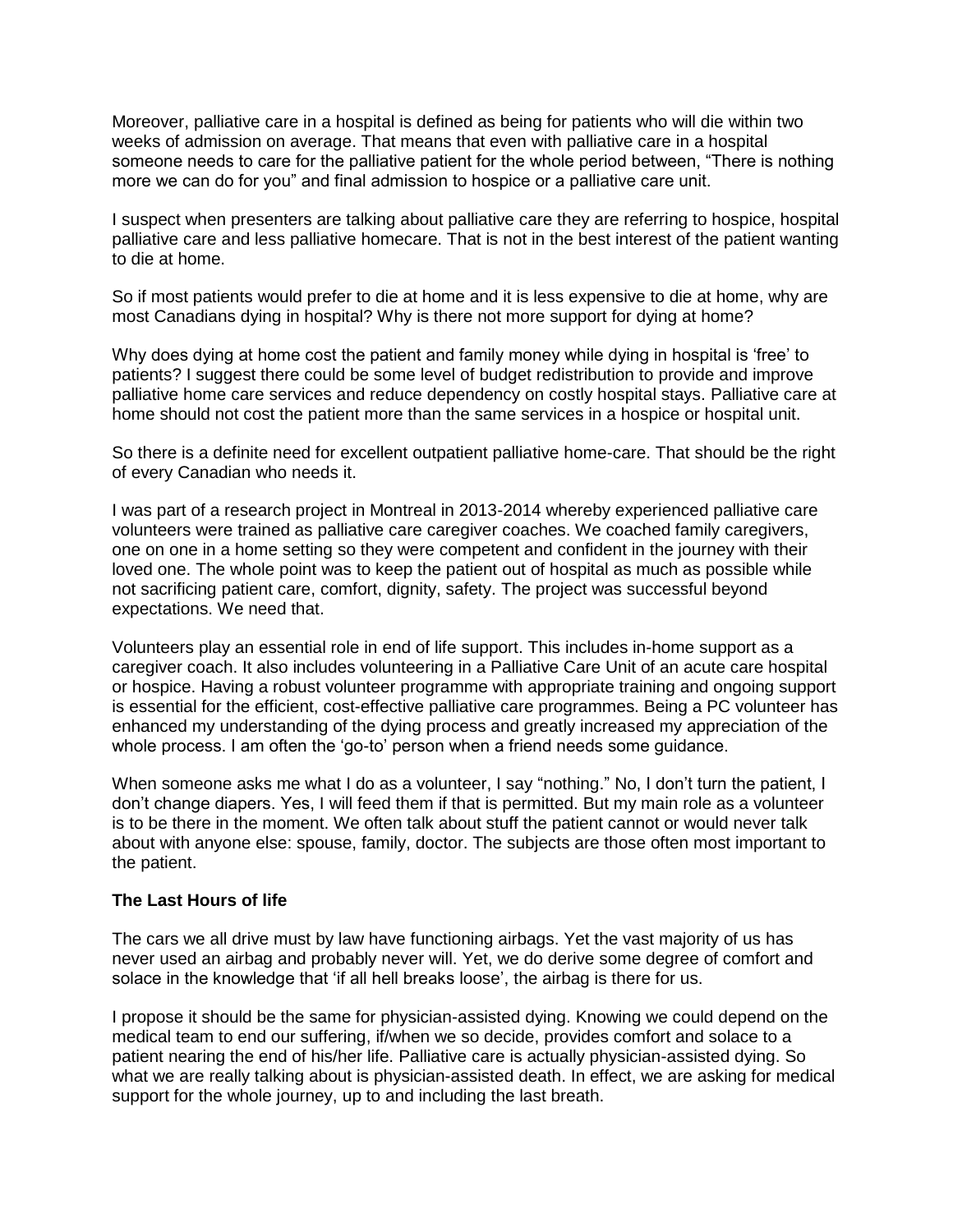Similarly, having airbags in your car didn't just happen moments before a crash. They were there when you bought the car. Your wishes and plan should be in place long before the last hours of life. That is obvious when you are diagnosed with cancer. It is more obvious when you have a relapse and are going for a second round of chemo or radiation. That is when you should be introduced to palliative care and your options.

You just don't want to wait. As Wanda Morris, CEO of Dying with Dignity Canada, stated when you have a diagnosis, that is the time to have a single purpose document stating as the disease progresses then, if, if, if ever, then I would no longer wish to live and I hereby request physicianassisted dying. That would be simple and would apply to a terminal illness like cancer and maybe heart disease.

What is you don't have a diagnosis? I am 66 and seem to be healthy. But my experience tells me I could become an incompetent invalid any day now or in the future. Sure 30% of us will die of cancer. That is predictable. But 70% won't. So for people like me, I would want an advance declaration or some other document to define what I would want and under what conditions, I would want to die. It would be too late to sign anything if I waited in the case of certain illnesses.

Advance declarations should be followed, just as wills are followed. "If I am unable to get out of bed for x months, if I don't recognize my spouse. A list of all those 'ifs' that would make my suffering unbearable. This would apply to such things as stroke, dementia.

There should be no need to go before a judge or committee to approve anything. The Supreme Court has already decided.

My physician or health care worker could consult just as they would at present if they needed confirmation of a treatment or diagnosis. In some cases, those few cases that are actually complex, yes, maybe two physicians should concur before allowing physician-assisted dying.

Yes, it is as simple and as complex as "My life; my choice". I think it should be a right as defined by Carter v. Canada that Canadians be able to decide if they wish to 'go' a few hours, days or weeks before they would die without intervention to hasten death.

# **Legislation**

I left maybe the most important item to last. I live in BC. BC is the province where all of the physician-assisted dying cases originated and were fought. Sue Rodriguez: "Whose life is it?" and Gloria Taylor, Lee Carter. Yet the government of BC is not leading. Quebec did lead the way with their Bill 52 which will have to be broadened to comply with Carter v. Canada.

I submit that your committee follows the recommendation of Jocelyn Downie where a federal commission comprised of representatives of the Government of Canada, and every province and territory, would manage the dossier. This would effectively get around the overlap of jurisdictions between the federal and provincial/territorial governments. It would also ensure common standards across all provinces and territories which is not the case for medicare today.

Respectfully submitted by: Jeffrey Brooks Victoria, BC 01 FEB 2016